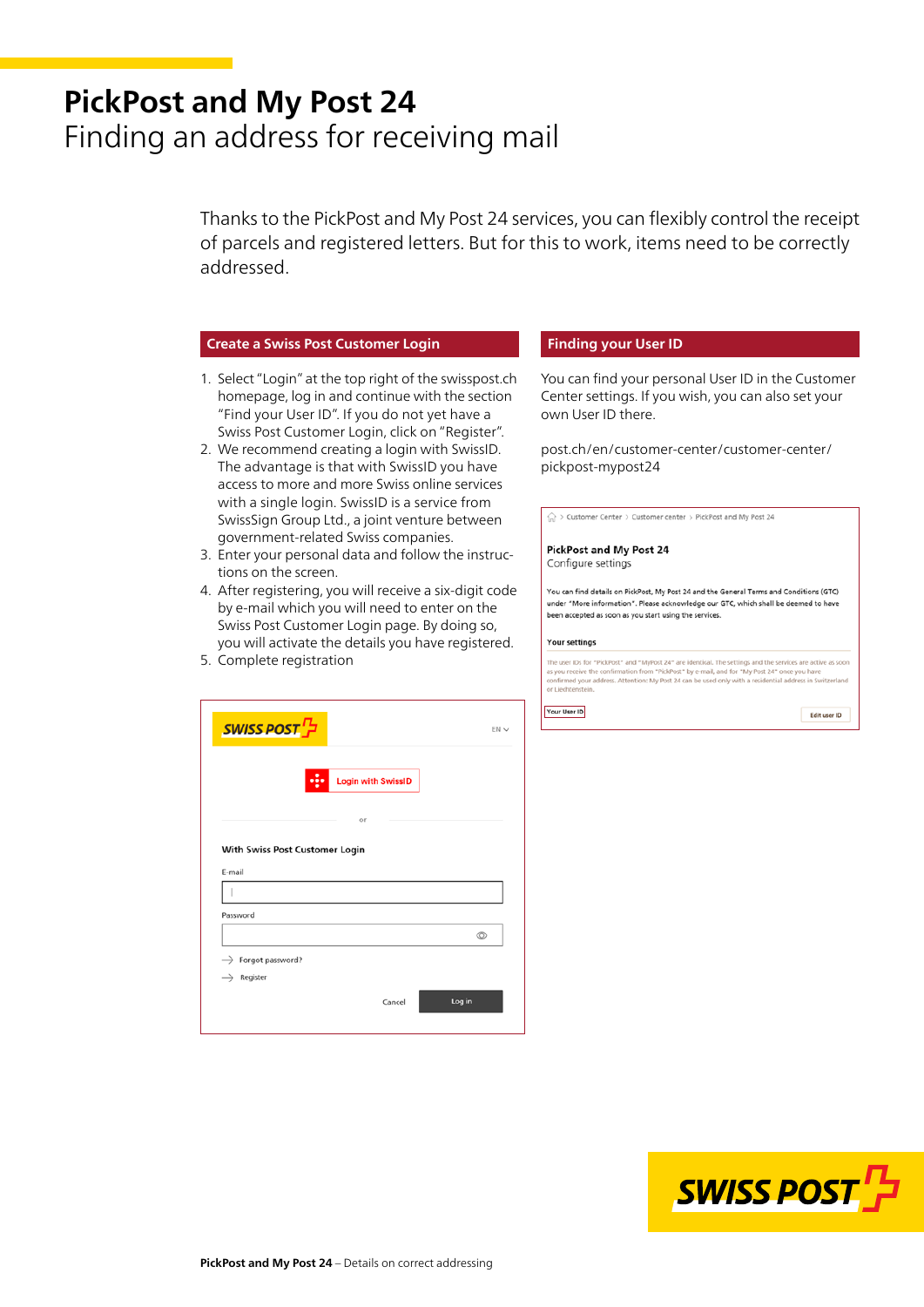# **The address**

The PickPost/My Post 24 address consists of four elements.

- First name and last name
- Keyword and User ID
- My Post 24 or PickPost address
- Postcode and town

To ensure that you are notified about incoming consignments and that you can collect them, it is important to enter the address elements in the right fields.

If you only have 3 address lines available, write your first and last names in the "First name" field, and one of the relevant keywords (either "PickPost" or "MyPost24") followed by your User ID in the "Last name" field.

#### **Examples of address entries in online shops**

| Salutation*                                       | Mr                |
|---------------------------------------------------|-------------------|
| First name*                                       | Max               |
| Last name*                                        | Sample            |
| Street and house number*   MP HB Halle Sihlquai   |                   |
| Additional address information<br>/ Company / c/o | MyPost24 PT123456 |
| Postcode*                                         | 8005              |
| $City*$                                           | Zurich            |
| Country*                                          | Switzerland       |

| My Post 24 example        |                                 | First name        | Max Sample           |
|---------------------------|---------------------------------|-------------------|----------------------|
| First name*<br>Last name* | Max Sample<br>MyPost24 PT123456 | Last name         | MyPost24 PT123456    |
|                           |                                 | Street and no.    | MP HB Halle Sihlquai |
|                           |                                 | Postcode and town | Zurich<br>8005       |
|                           |                                 |                   |                      |
| <b>PickPost example</b>   |                                 | First name        | Max Sample           |
| First name*<br>Last name* | Max Sample<br>PickPost PT123456 | Last name         | PickPost PT123456    |
|                           |                                 | Street and no.    | Passage Sihlquai     |
|                           |                                 | Postcode and town | Zurich<br>8004       |

Please write the service and the personal User ID in one word (PickPost or MyPost24) e.g.: PickPost PT123456 / MyPost24 PT123456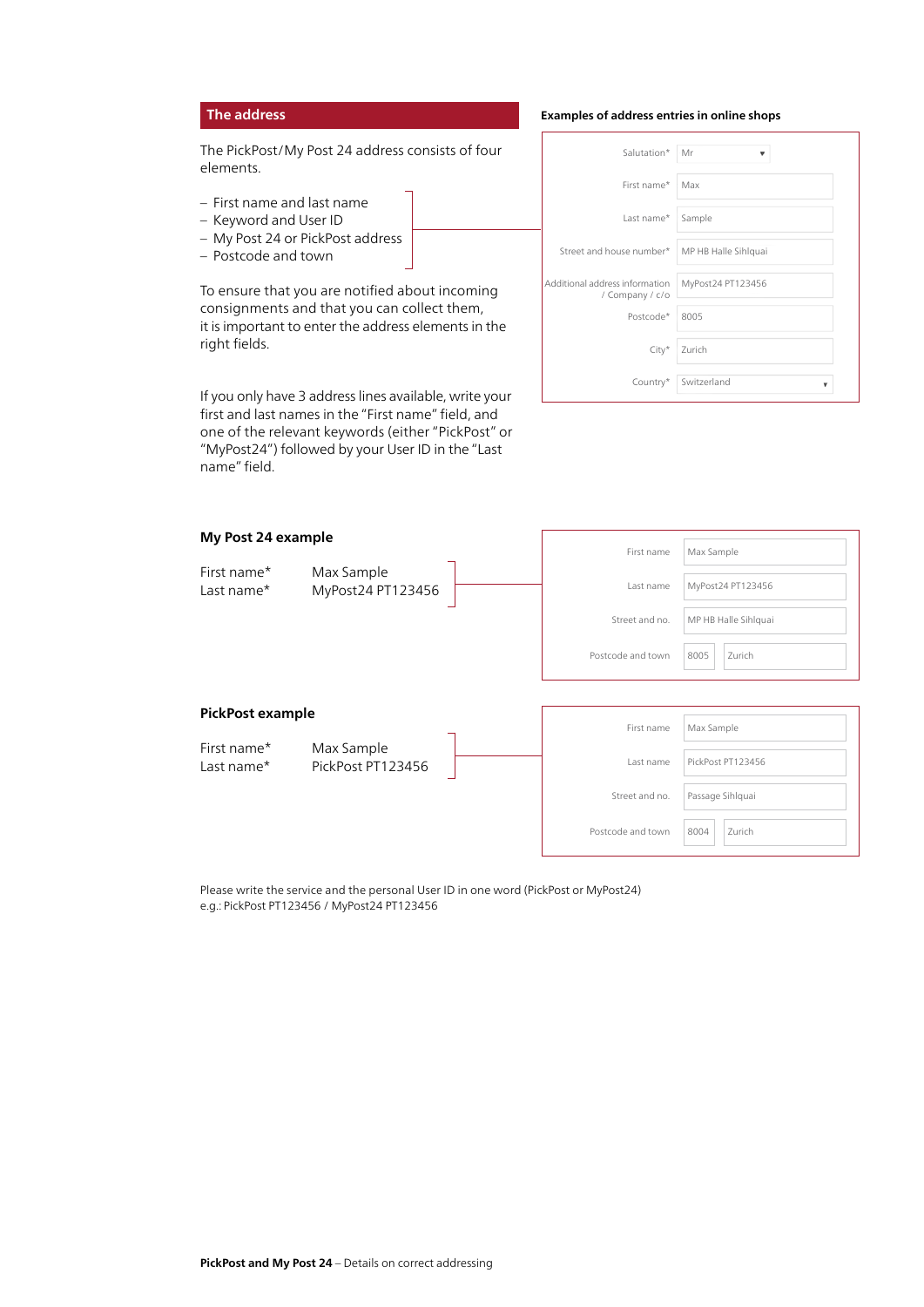## **Finding the location address**

You can find the latest My Post 24 terminals and locations for the PickPost service at [swisspost.ch/locations,](https://www.swisspost.ch/locations) under "Show location details".

You will find the correct address in the location details.

#### **My Post 24 example**



| My Post 24 8005 Zürich HB Halle Sihlquai          |              |                                                                                                        |  |
|---------------------------------------------------|--------------|--------------------------------------------------------------------------------------------------------|--|
| Location<br>Bahnhof-Halle Sihlquai<br>8005 Zürich |              |                                                                                                        |  |
|                                                   |              |                                                                                                        |  |
| Opening hours                                     | $\checkmark$ | Your address to My Post 24<br>$\hat{\phantom{1}}$                                                      |  |
| Contact                                           | $\checkmark$ | Salutation first name last name<br>MyPost24 your User ID<br><b>MP HB Halle Sihlquai</b><br>8005 Zürich |  |